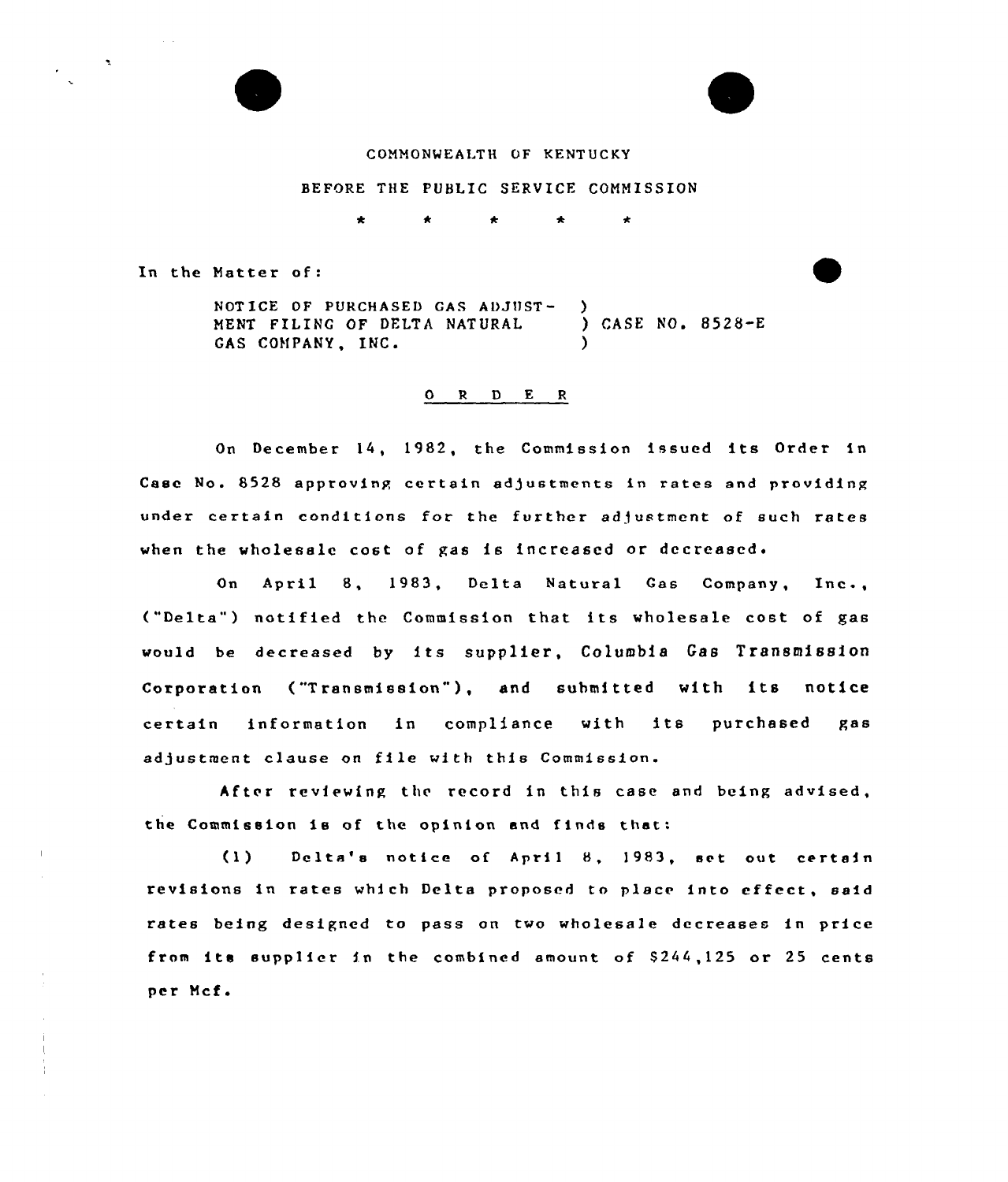(2) Delta's wholesale cost of gas was decreased by Transmission effective March 1, 1983. Delta did not file an application for permission to track this decrease thus resulting in an overco11ection from its customers. Delta should report to the Commission the amount avercallected fram its customers during the period from March I, 1983, to the date the prnpased rates are implemented, along with <sup>a</sup> plan to refund the same amount to its customers.

(3) Transmission has filed an application for an additional wholesale decrease to become effective April 1, 1983, with the Federa1 Energy Regulatory Commission. Due to the retroactive nature of this decrease, Delta should report to the Commission any excess revenues collected during the period from April I, 1983, to the date the proposed rates are implemented, along with <sup>a</sup> plan to refund any excess collections to its customers.

 $\overline{1}$ 

(4) Delta's adJustment in rates under the purchased gas adjustment provisions approved by the Commission in its Order in Case No. 8528 dated December 14, 1982, is fair, just and reasonable and in the public interest and should be effective with gas supplied on and after April I, <sup>1983</sup>

IT IS THEREFORE ORDERED that the rates in the Appendix to this Order be and they hereby are authorized effective with gas supplied on and after April 1, 1983.

IT IS FURTHER ORDERED that within 60 days of the date of this Order Delta shall report to the Commission any excess revenues collected during the period from Harch I, 1983, to the

 $-2-$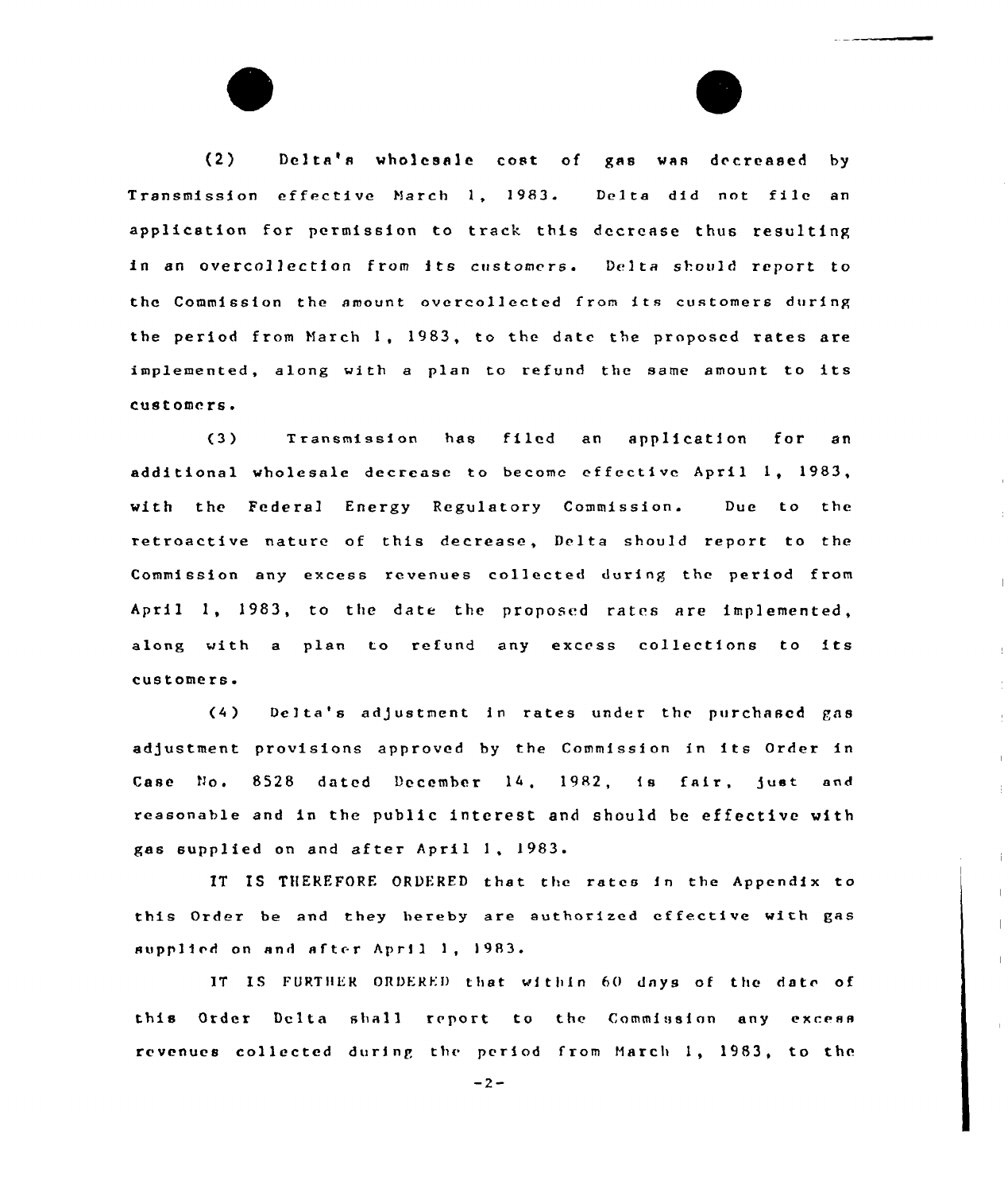

date the proposed rates are implemented, along with <sup>a</sup> plan to refund any excess collections.

IT IS FURTHER ORDERED that within 30 days of the date of this Order Delta shall file with this Commission its revised tariffs setting out the rates authorized herein.

Done at Frankfort, Kentucky, this 27th day of April, 1983.

PUBLIC SERVICE COMMISSION

 $\epsilon$ halirma  $\overrightarrow{d}$ v

Vice Chairman

Commissi  $one$  $r$ 

ATTEST:

**Secretary**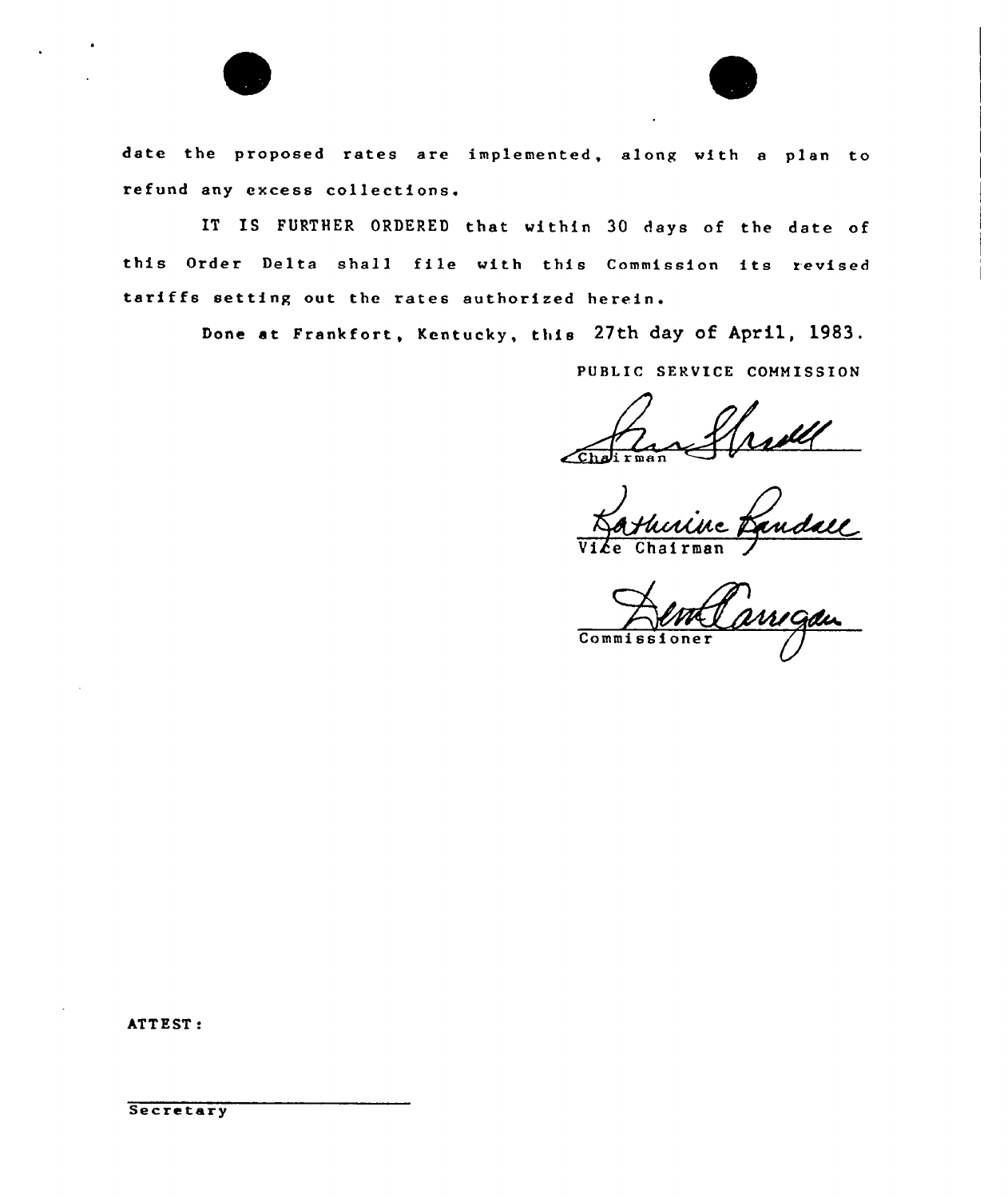

## APPENDIX h

APPENDIX TO AN ORDER OF THE KENTUCKY PUBLIC SERVICE COMMISSION IN CASE NO. 8528-E DATED April 27, 1983.

The following rates and charges are prescribed for the custoaers in the area served by Delta Natural Gas Company, Xnc. All other rates and charges not specifically aentioned herein shall remain the same as those in effect under authority of this Commission prior to the effective date of this Order.

### RATE SCHEDULE G - GENERAL SERVICE

#### APPLICABILITY:

Applicable within all service areas served by Delta, namely: Owingsville, Sharpsburg, Bath County, Camargo, Montgomery County, Frenchburg, Menifee County, Kingston-Terrill, Madison County, Stanton, Clay City, Powell County, Garrard County, Berea, Salt Lick, Midland, Nicholasville, Wilmore, Jessamine County, Jeffersonville, Clearfield, Faraers, Rowan, Middlesboro, Pineville, Bell County, Barbourville, Knox County, Williamsburg, Vhitley County, London, Laurel County, and environs of each.

### AVAILABXLIT Y:

Available for general use by residential, commercial and industrial custoaers.

#### CHARACTER OF SERVICE:

Fire--with the reasonable liaits of the coapany's capability to provide such service

## RATES:

General Service--

Monthly Customer Charge - \$2.90 per delivery point per month.

|  | $1 - 5,000$ Mcf             | \$5.7824 per Mcf |  |
|--|-----------------------------|------------------|--|
|  | $5,001 - 10,000$ Mcf        | 5.5324 per Mcf   |  |
|  | $0 \text{ver}$ - 10,000 Mcf | 5.2824 per Mcf   |  |
|  | Interruptible--             |                  |  |
|  | $1 - 5,000$ Hcf             | 5.5324 per Mcf   |  |
|  | $5,001 - 10,000$ Mcf        | 5.2824 per Mcf   |  |
|  | Over $-10,000$ mcf          | 5.0324 per Mcf   |  |